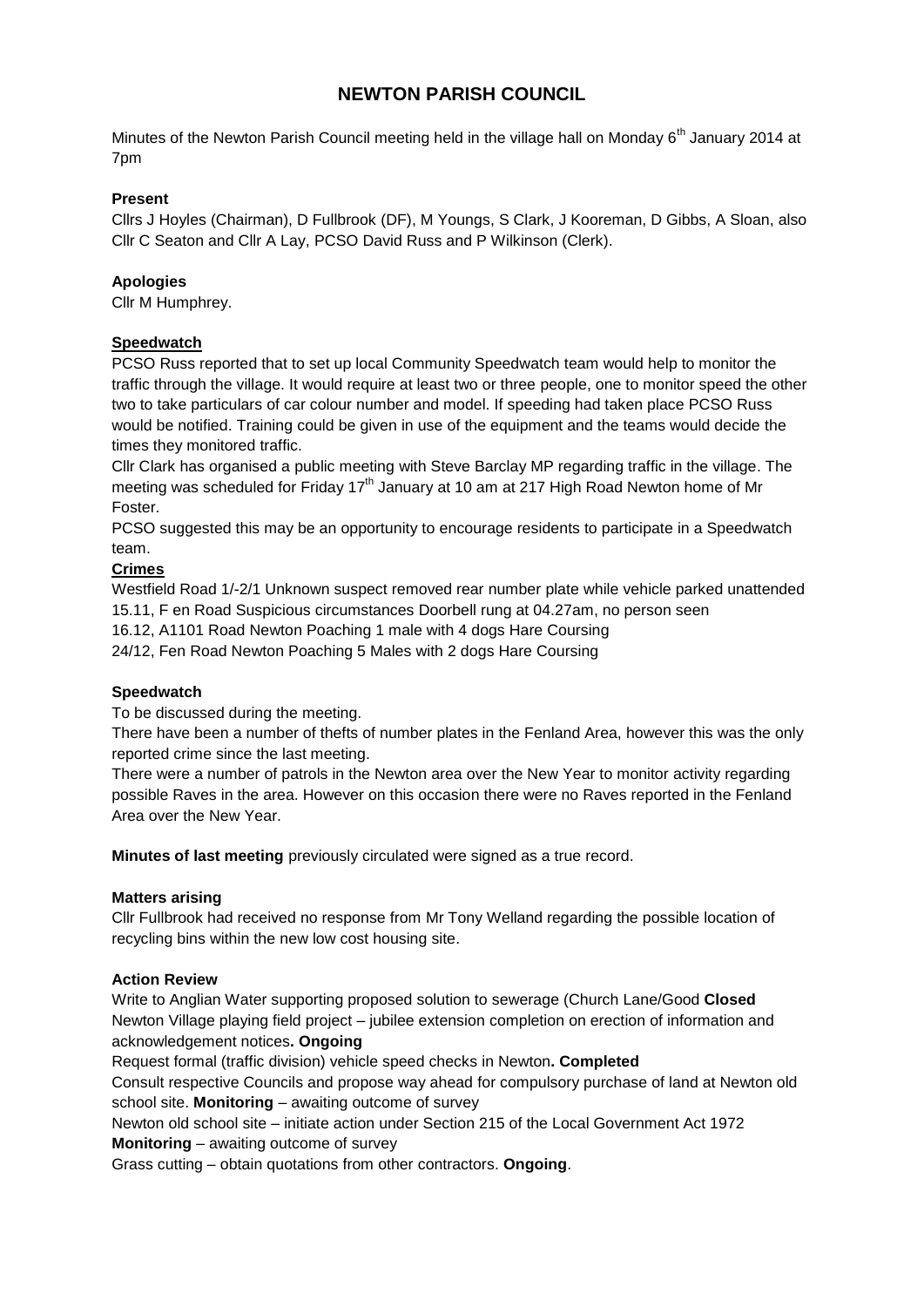Obtain separate estimates for control of moles on playing field, and St James' Church. PCC approval given by Cllr Hoyles, DF to proceed **Ongoing** Moles at Village Hall.completed by R Shippey Conduct tree survey and identify high risk specimens in need of surgery. Also obtain quotation for hire of 'cherry picker', .DF to shortly complete survey with Mr Kublik .

Newton old school site - design and conduct survey with Newton residents to determine preferred usage. **Ongoing**

Allotment Newton High Road (No. 2) – write to tenant concerning proper usage and waiting list. Tenant contacted by correspondence on three occasions no response. Council to take advice before proceeding further. **Ongoing**

Request CCC Highways action to move speed restriction signs at Eastern end of High Road to same position as official 'NEWTON' sign (closer to junction with Little Ramper). Neil Band notified in writing. Meeting arranged on Friday 17th with MP for local residents to discuss issue. **Ongoing**

Cllr Seaton Investigated fence height at Bramley House, Church Lane. Fence height within limit. FDC to investigate business**. Closed**

#### **School Site**

Ongoing see action review

#### **Street Pride**

Cllr Clark to arrange litter pick shortly.

#### **Allotments**

See action Review

### **Finance**

#### *Receipts*

£960 Concurrent grant half year from 2013 £2.04 recycling credit Cheque for £7.14 payment every 3 years for power line crossing land.

#### *Expenses paid*

Trailer for debris from dyke £ 30 Church Clock annual maintenance£ 75. Acre, Annual membership £40 Payroll charges £5.70 Cllrs approved payment of Clerk salary £ 487.50 plus photocopying and admin £34.71 - £522.21 Trailer, £20 Current a/c stands at £ 1835.76 Allotment rent £3 still outstanding

Breakdown of costs for the present year 2013 and forecast for 2014 were circulated The Concurrent Grant was to be reduced by 1/3 from £1920 this year, to £1280.with a further 1/3 reduction in 2015. The Council Tax Support Grant of £579 should not be included within the Precept budget for the forthcoming year with a reduction in the Concurrent Grant to the Parish Council the total deduction amounted to £1219. A Street Lighting survey could also incur extra expense

Following discussion the Councillors' considered it necessary to increase the Precept to cover the general running costs of the Parish Council for 2014. The Councillors approved unanimously to the Precept being increased by £1000 to £6,500 to cover the ongoing expenses of the Parish Council taking into account the reductions in grants for 2014/2015. Cllrs agreed to donations of £50 to Victim Support, CAB and ABC Preschool and £75 to East Anglian Air Ambulance and £100 to Village Hall Management Committee.

### **Planning**

Houses sited next to the Swedish houses planning withdrawn. Conkers Fen Road awaiting decision